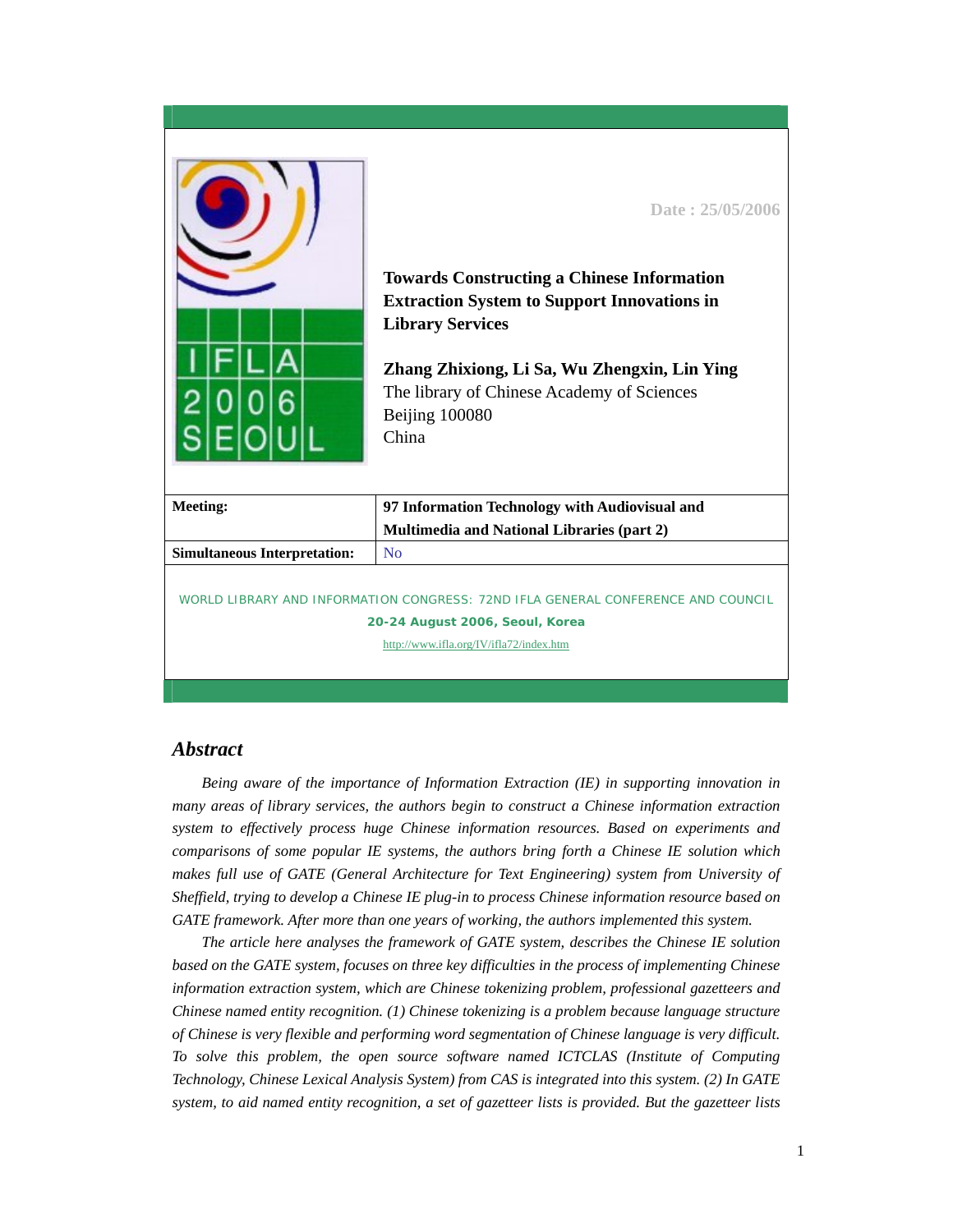*provided by GATE is just for English named entity recognition, not for Chinese. To lay a good foundation for Chinese named entity recognition, the authors have collected and developed over 100 Megabyte of Chinese professional gazetteers that can be used by GATE system. (3) GATE system use JAPE (a Java Annotation Patterns Engine) grammars to write rules to recognize NE (named entity). Because grammar of Chinese is quite different from that of English, the JAPE rules provided by GATE are not suitable for Chinese texts. The authors keep in use JAPE grammars and rewrite over one hundred of JAPE rules to succeed in the Chinese named entity recognition.* 

*The authors also carry out an experiment in which the Chinese IE system successfully extracts thousands of pieces of science and technology news. The authors believe this system is a significant trial and lays a good foundation for the future research works.* 

*Keywords: Chinese Information Extraction; Digital Library; Natural Language Processing; GATE; Innovations in Library Services*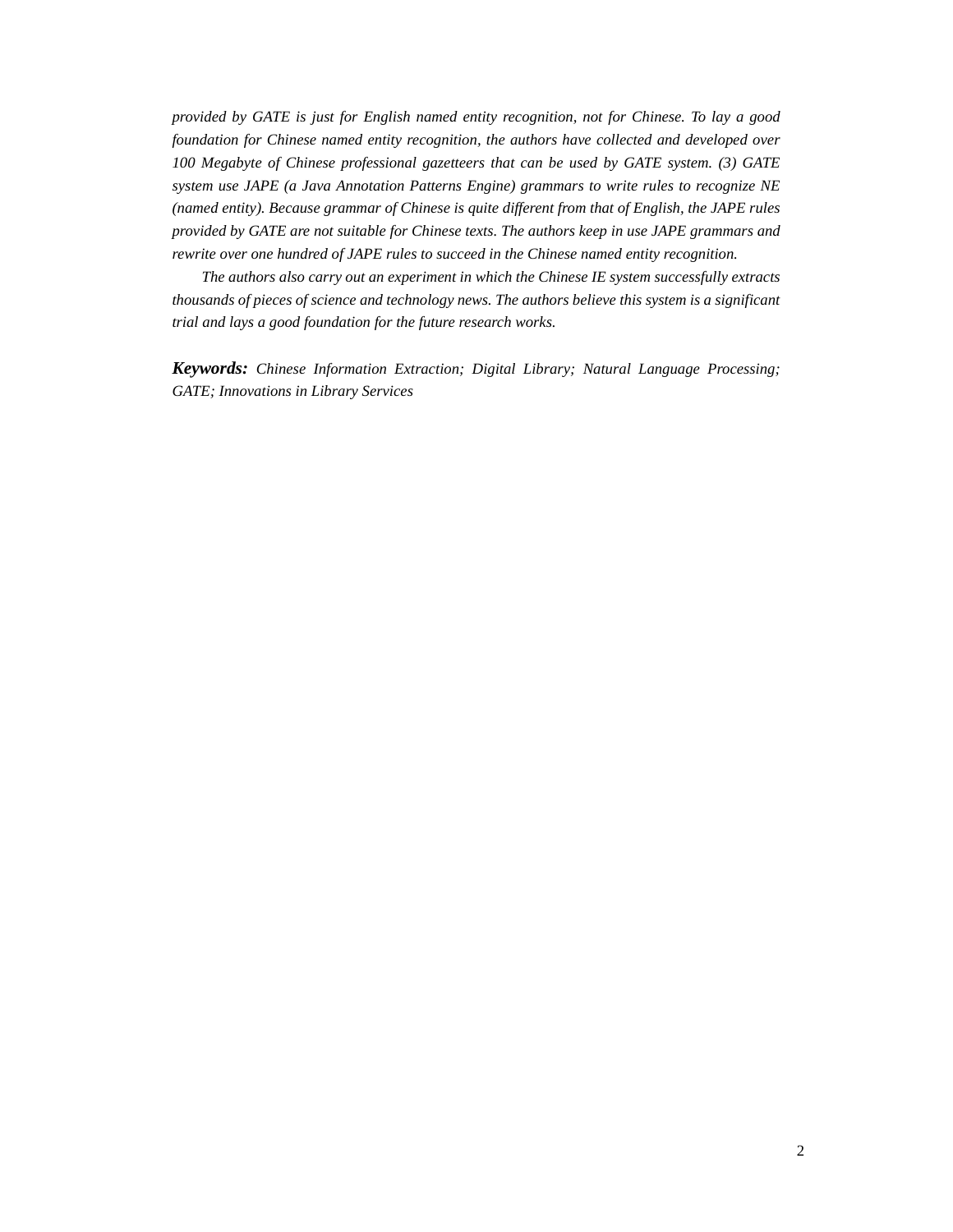# **1 Introduction**

In 2001,Chinese Academy of Sciences (CAS) initiated Chinese National Science Digital Library (CSDL) program<sup>[1]</sup> and the Library of CAS became the one who implement the CSDL. The mission of CSDL is to develop and maintain a integrated digital information environment for researcher and graduated students working in CAS research institutes across the country, to provide reliable one-stop information services to help reader use high quality resources efficiently.

After nearly 5 years of development, CSDL became one of the most noticeable digital library projects all over China, which have abundant information resources and a wide range of information services:

- z CSDL provided abundant digital information resources for their users. Including resources like full text STM journals, conference proceedings, theses and dissertations (ETDs), patents, reference books, and e-books. For e-journals alone, CSDL now covers more than 6000 core western STM journals and 10000 Chinese ones. CSDL also set up a supply chain system, which let user of CSDL could get the document from 15000 journals in one day.
- z CSDL developed a wide range of information systems to support networked services including union catalogs, federated database search, document delivery, digital reference, MyLibrary customization, and remote authentication.
- Carried out lots of training and propaganda program to help researchers and students understand and use the services of CSDL.

Now, CSDL become one of the key research facility to researcher and graduated students of CAS. They got so used to using CSDL that failure of network services of CSDL are now become the worst disasters for our library.

With rapid development of Chinese science and technology, the information requirement of researcher and graduated students of CAS also changed rapidly. Facing vast outpouring of academic literature and other research information, the users of CSDL find using traditional information retrieval methods is not sufficient because the number of documents returned in response to a query is huge. They want to:

- Get rid of the information noise so that they can efficiently identify potentially interesting features and accurately locate, extract, gather and make use of knowledge encoded in electronically available literature.
- Effectively get a comprehensive view of recent development of domain related to them, including drawing up precise and tailored summaries personalized to the researchers.
- z Disclose significant relationships between information, excavate richer seams of electronic research material and discover new knowledge from digital information.

From another point of view, the librarians of CSDL also want to improve the service standard of CSDL. In addition to information retrieval and information delivery, the librarians of CSDL think about how to turn the digital library into a knowledge repository, try to find suitable solutions to make good use of the vast amounts of academic literature and data held in CSDL and develop automatic tools for analyzing large textual collections.

Information Extraction (IE) is the emerging technology serves to our needs.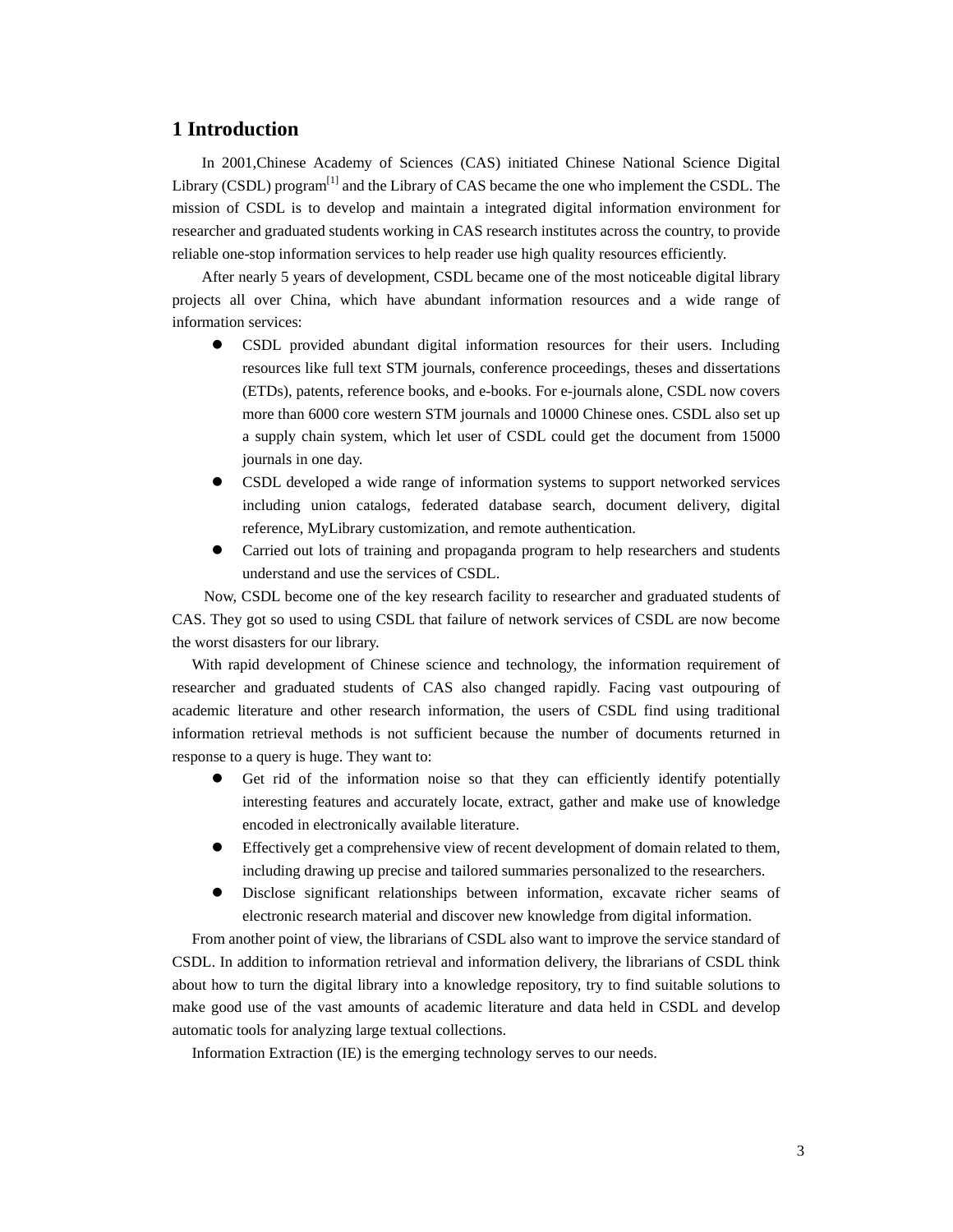## **2 IE and Its Potential function in Innovations in Library Services**

From 2004, CSDL initiates several projects involved in using Information Extraction (IE) technology in digital library environment, trying to apply IE to bring innovation in library services. From 2005, we also got support from National Social Sciences Foundation of China (NSSF), focusing on implementing knowledge extraction from digital resources.

#### **2.1 Information Extraction (IE)**

Information extraction (IE) is a term that has come to be applied to the activity of automatically extracting pre-specified sorts of information from natural language texts<sup>[2]</sup>. Its aim is to extract structured, contextually-dependant knowledge from existing information, typically unstructured text, in order to enhance the use and reuse of that information. Hamish defines information extraction as a process that takes texts (and sometimes speech) as input and produces fixed-format, unambiguous data as output<sup>[3]</sup>. IE also can be seen as the activity of populating a structured information source (or database) from an unstructured, or free text, information source. This structured information source (or database) is then used for some other purposes: for searching or analysis using conventional database queries or data-mining techniques; for generating a summary; for constructing indices into the source texts.

US Government initiatives such as the Message Understanding Conference  $(MUC)^{4}$ , TIPSTER<sup>[5]</sup>, and ACE (Automatic Content Extraction)  $^{[6]}$  promote the development of Information Extraction technology and pave the way for the creation of many current Information Extraction systems. MUC program split Information Extraction into five tasks:

- Named Entity recognition (NE). Finds and classifies names, places, etc.
- Coreference resolution (CO). Identifies identity relations between entities.
- Template Element construction (TE). Adds descriptive information to NE results (using CO).
- Template Relation construction (TR). Finds relations between TE entities.
- Scenario Template production (ST). Fits TE and TR results into specified event scenarios.

In simpler terms: NE is about finding entities; CO about which entities and references (such as pronouns) refer to the same thing; TE about what attributes entities have; TR about what relationships between entities there are; ST about events that the entities participate in.

The simplest and most reliable IE technology is Named Entity recognition. NE systems identify all the names of people, places, organizations, dates, amounts of money, etc. In scientific and technological text, recognition of term in one domain has more value. Of course, recognition of terms in text is not the ultimate aim: terms should be also related to existing knowledge and/or to each other.

#### **2.2 IE and Innovations in Library Services**

We believe information extraction will play a very important role in coping with the huge collections of digital information and bring innovations in library services. After carefully study, we find IE can provide helps in automatic annotation of digital materials, automatic acquisition of metadata, improving data mining in information analysis, developing knowledge base from free text, and generating answers in digital reference system<sup>[7]</sup>.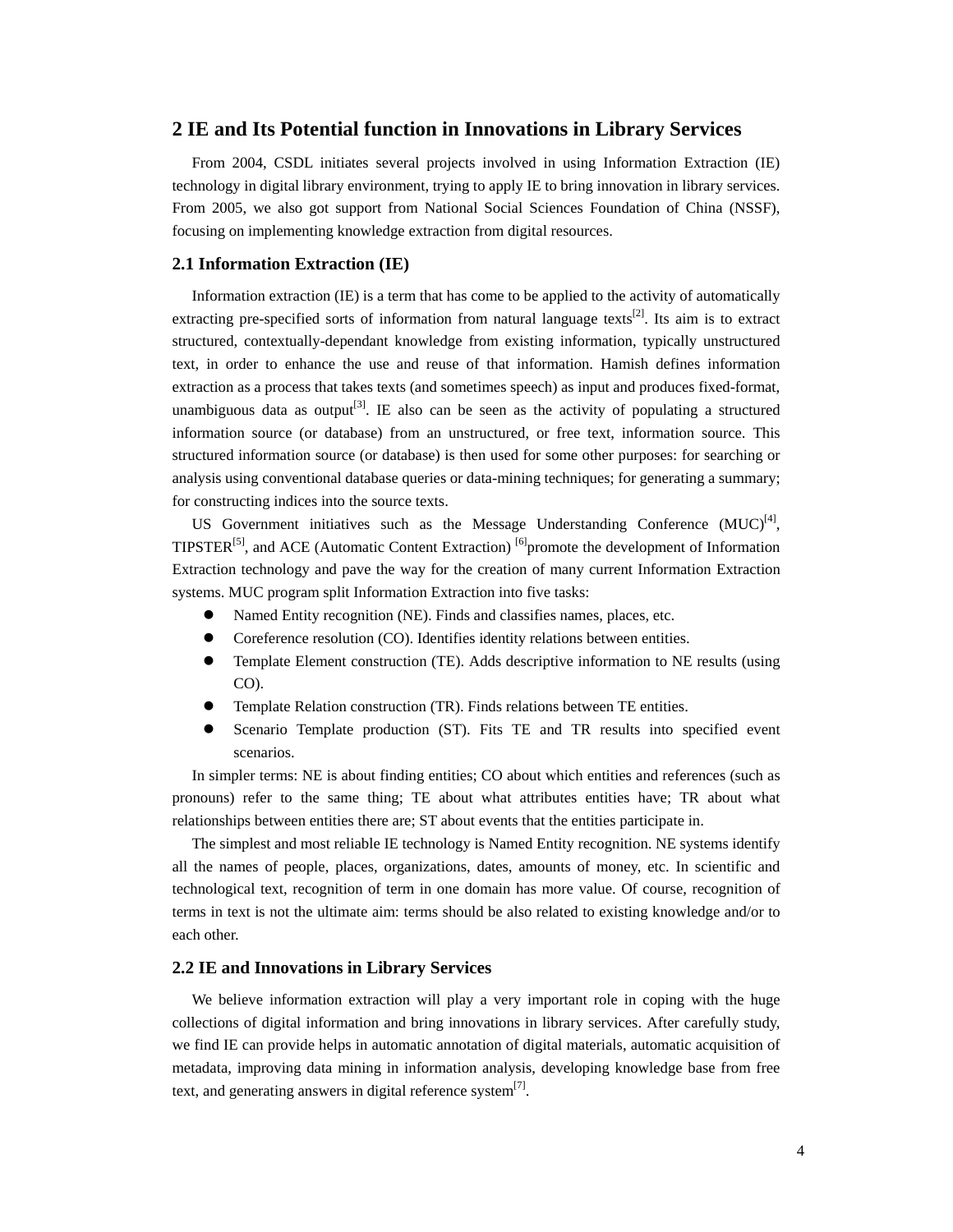#### **Automatic annotation and metadata creation**

Semantic annotation is used to create metadata linking the text to one or more ontologies. Libraries need to annotate digital information and create metadata to both enable better information retrieval and empower semantically aware agents. Most of the current metadata creation is based on human centered annotation, very often completely manual. Manual annotation is difficult, time consuming and expensive.

There are several projects on automatic (or semi-automatic) annotation and metadata creation. For example, MnM<sup>[8]</sup>, S-CREAM (Semi-automatic CREAtion of Metadata)<sup>[9]</sup>, and AERODAML<sup>[10]</sup> explore semi-automatic methods to help human create metadata from digital resources. While SemTag<sup>[11]</sup>, KIM<sup>[12]</sup> and hTechsight<sup>[13]</sup>, try to automatically create metadata from large volumes of text.

Automatic annotation generally relies on ontology-based IE techniques. Take KIM for example, KIM is a platform has been implemented for semantic annotation, indexing, and retrieval services. Its aim is to use massive automatic semantic annotation tools to create metadata, which is needed for the Semantic Web to happen. In order to achieve this, KIM reuses existing human language technology (HLT), and especially Information Extraction (IE) technology. In fact KIM apply  $GATE<sup>[14]</sup>$  to build a semantically enhanced information extraction system to reach the goal.

#### **Improving data mining in information analysis**

Information analysis is becoming more and more important for research library. Large-scale data analysis plays an increasingly important role in information analysis. Detection of many types of evidence requires recognizing and drawing useful inferences from information embedded or implicit in huge quantities of data. Important aspects of data analysis include data mining (discovering relevant information in databases). But in order to get enough structured data for analysis, one should find a way to effectively turn free texts into structured, fixed-format data. Information extraction, which finds stereotypical patterns of information in free or semi-structured text, can make great contribution to this.

#### **Developing knowledge base from free text**

A knowledge base is helpful for librarian to carry out information services. In order to support scientists to carry out their research, some statistical and numeric databases, terminological database, and fact sheets are needed to setup by research librarian. Information Extraction can help librarian build knowledge base from free text.

Now, there exist several systems using Information Extraction to generate knowledge base. SOBA (SmartWeb Ontology-Based Annotation)<sup>[15]</sup> is one of them. It is a sub-component of the SmartWeb multi-modal dialog system. SOBA can automatically populate a knowledge base by extracting information from soccer match reports found on the web. The extracted information is defined with respect to an underlying ontology (SWIntO: SmartWeb Integrated Ontology). In SOBA, information extraction, knowledge base updates and reasoning are tightly interleaved. It also integrates information from heterogeneous sources (semi-structured data such as tables, unstructured text, images and image captions) on a semantic level in the knowledge base.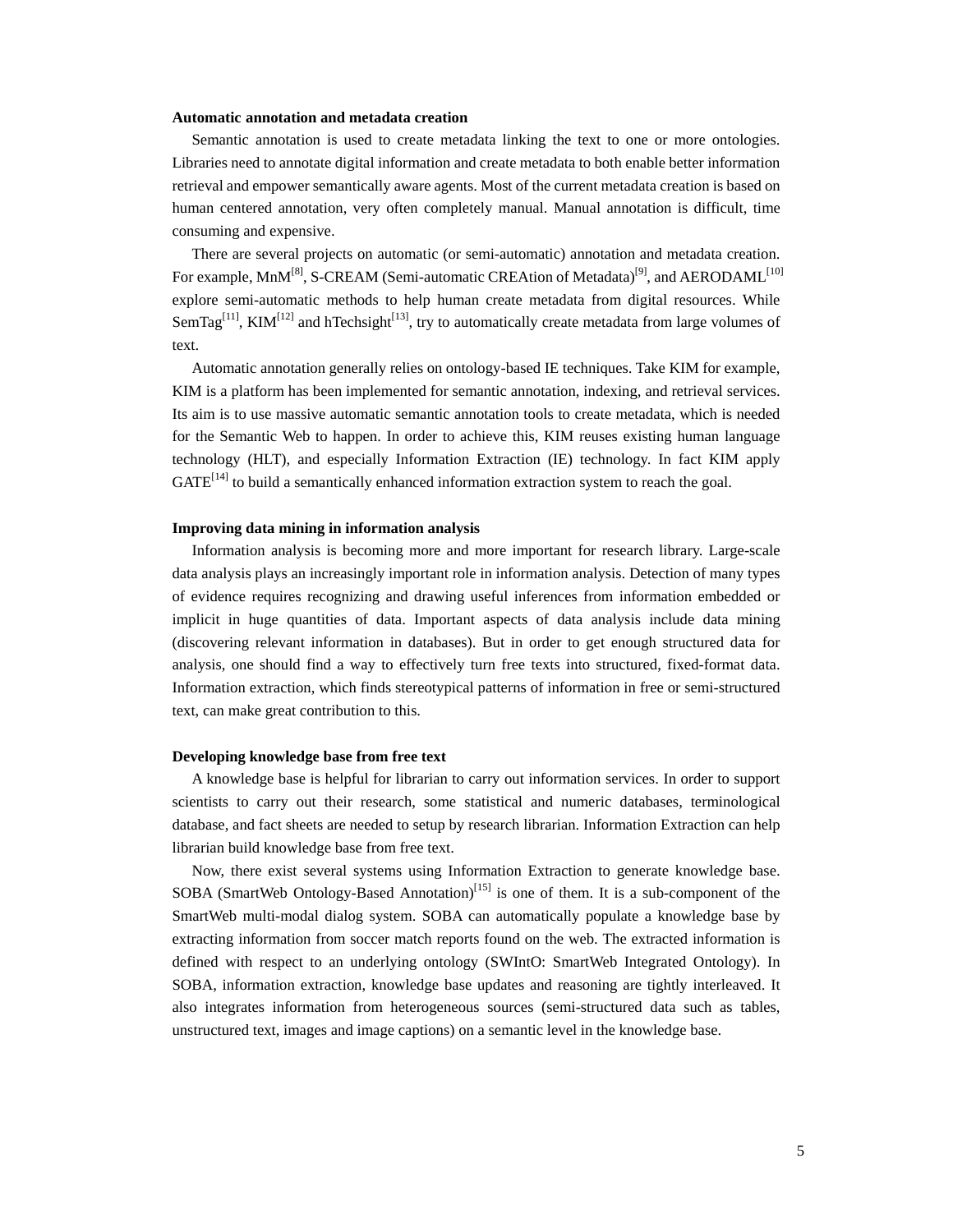#### **Generating answers in digital reference system**

Most research libraries establish digital reference service to answer reader's questions in a digital environment. Almost every reference librarian cares about how he (she) can answer information seekers' questions effectively and efficiently. Reference librarians need some useful tools for assisting them. Can they get answers directly from information systems?

Natural language QA (Question Answering) is the right one to study how information system can generate an answer from a potentially huge collection of natural language texts. Many researchers now believe information extraction is very important for generation answer and carry out many tests to prove it<sup>[16]</sup>.

## **3. Constructing a Chinese Information Extraction System**

As we can see information extraction is very important to support innovation in library services. Then how to build an information extraction system that can process Chinese text? CSDL try to find an effective way to build an information extraction system suitable for its use.

There are now several information extraction systems available. Such as KEA<sup>[17]</sup>, ANP (Arizona Noun Phraser)<sup>[18]</sup>, TIES (Trainable Information Extraction System)<sup>[19]</sup>, GATE (General Architecture for Text Engineering) etc. Some of them are open source software.

Based on experiments and comparisons of current IE systems, the authors bring forth a Chinese IE solution which makes full use of GATE (General Architecture for Text Engineering) system from University of Sheffield, trying to develop a Chinese IE plug-in to process Chinese information resource based on GATE framework. After more than one years of working, the authors implemented this system.

#### **3.1 Information Extraction in GATE**

GATE is an architecture, development environment and framework for building systems that process human language. As its developer put it, GATE is an architecture, or organizational structure, for language processing software; a framework, or class library, that implements the architecture and can be used to embed language processing capabilities in diverse applications; and a development environment built on top of the framework made up of convenient graphical tools for developing components<sup>[20]</sup>.

In GATE system, every thing is defined as components – the reusable unit and the GATE framework provides resource discovery and loading facilities to supports various kinds of input output operations. There are three kinds of components in GATE system:

- Language Resources (LRs) store some kind of linguistic data such as documents, corpora, ontologies and provide services for accessing it.
- Processing Resources (PRs) are resources whose character is principally programatic or algorithmic such as a POS tagger or a parser.
- Visual Resources (VRs) are graphical components that are displayed by the user interface.

There is a set of reusable processing resources provided with GATE, which forms an information system named ANNIE (A Nearly-New IE system). ANNIE consists of the main processing resources for Information Extraction such as: tokeniser, sentence splitter, POS tagger, gazetteer, finite state transducer and orthomatcher.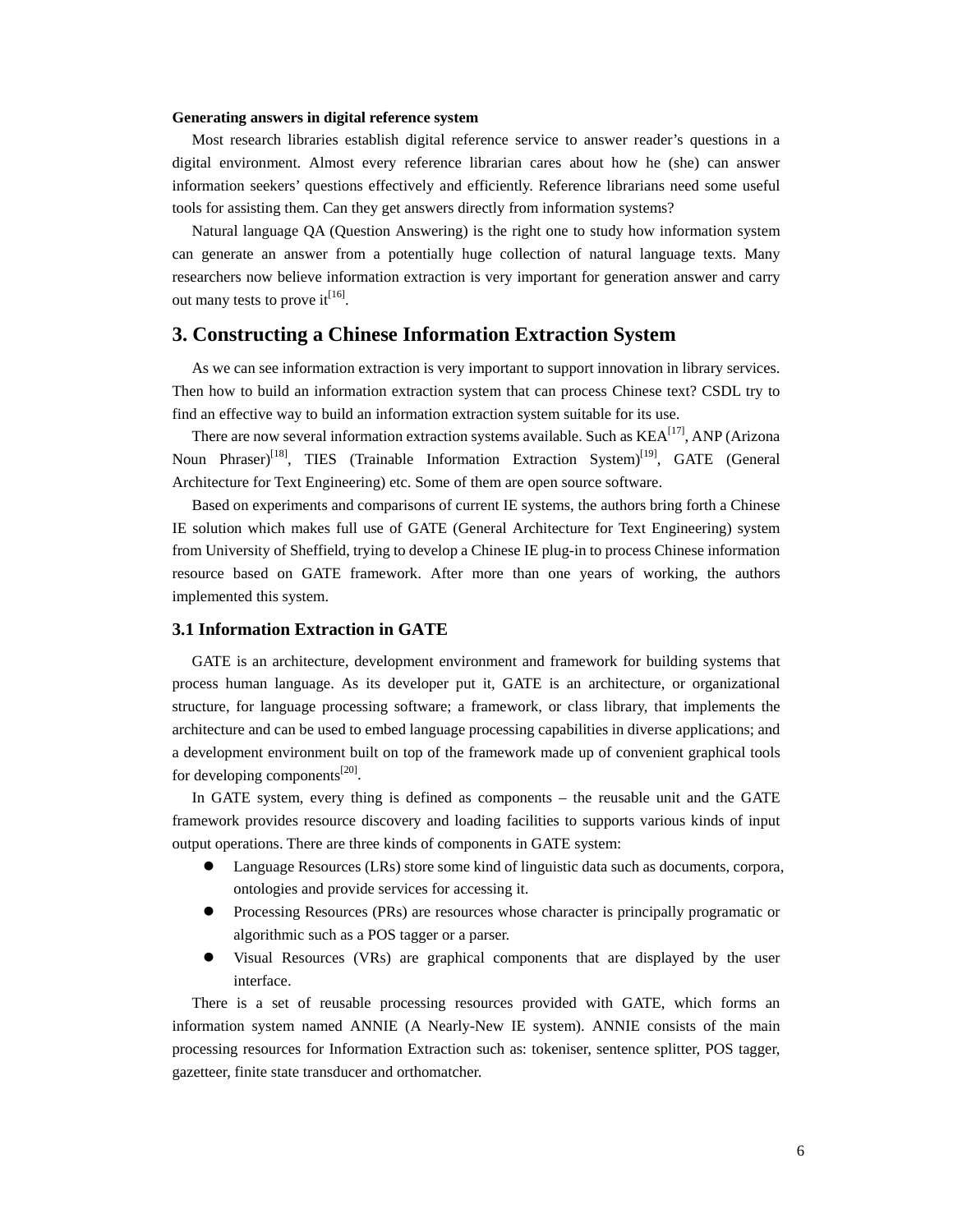

# Figure 1. Workflow of ANNIE<sup>[21]</sup>

There are also lots of additional processing resources which are not part of ANNIE itself but which come with the default installation of GATE. Such as gazetteer collector, processing resources for machine learning, various exporters, annotation set transfer etc.



Figure 2, Using ANNIE for information extraction from English text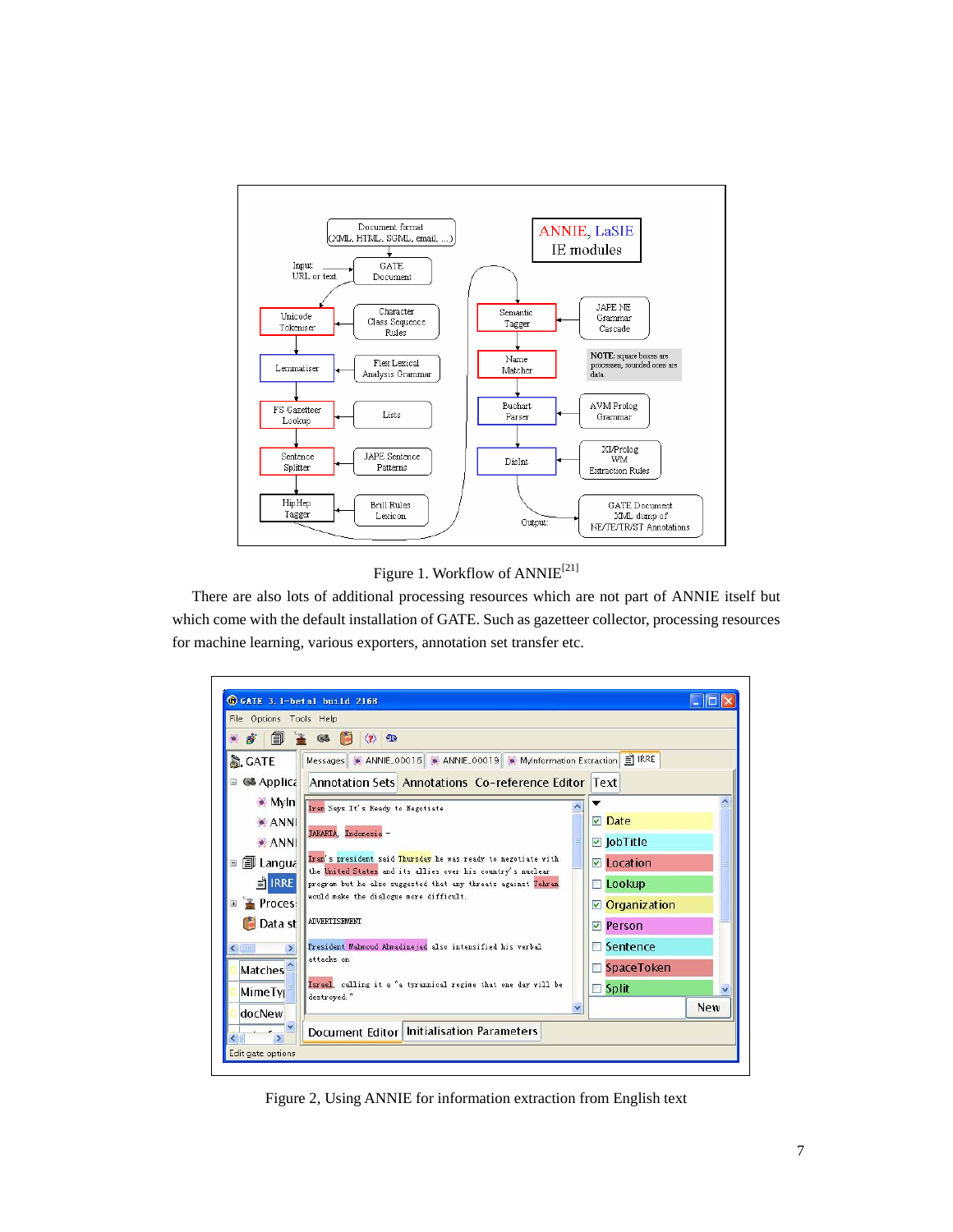ANNIE is suitable for extracting information from English text. The tokeniser, sentence splitter and orthomatcher of ANNIE are basically language, domain and application-independent. While the POS tagger is language dependent but domain and application-independent. Typically a new application can directly use most of the core components from ANNIE (see figure2) to extract basic named entities such as date, name, job title, organization etc. But if you want to do more complex extraction, for example extracting term from a domain, you need to modify the gazetteer lists and rewrite JAPE grammars. Sometime, you may also require additional PRs.

GATE is a unicode-based infrastructure and, as the developer said, supports multilingual Information Extraction. We find GATE can process Chinese text. In fact, the standard GATE suite already includes some resources (such as gazetteer lists, grammar, tagger, tokeniser, segmenter) to support information extraction from Chinese text. But its performance with Chinese text is not so good as with English one (see figure3).

| Annotation Sets   Annotations Co-reference Editor   Text                          |                                     |
|-----------------------------------------------------------------------------------|-------------------------------------|
| 加拿大警方称已掌握中国留学生遇害案重要线索                                                             | ▼                                   |
| http://www.sina.com.cn 2005年12月12日23:41 新华网                                       | <b>Address</b><br>M                 |
|                                                                                   | DEFAULT_TOKEN                       |
| 新华网渥太华12月12日电(记者杨士龙)加拿大渥太华市警察局局长文斯・贝文12<br>日接受新华社记者采访时说,警方有信心很快将杀害两名中国留学生的凶手缉拿归案。 | $\triangledown$ Date                |
|                                                                                   | <b>▽</b> FirstPerson                |
| 当地时间12日上午,贝文与华人社团领袖就中国留学生遇害——事举行会谈前对新华                                            | Location<br>$\overline{\mathbf{v}}$ |
| 社记者说,警方已经学握了此案的重要线索, " 我不能说几个小时或几天内,但可以说<br>能很快破案"。                               | Lookup                              |
|                                                                                   | <b>Person</b>                       |
| 同时出席会谈的渥太华市市长鲍伯・基亚雷利对记者说,他向受害人家属和整个华                                              | $\Box$ Sentence                     |
| 人社区表示慰问,并将采取有效措施加强渥太华市的安全保卫工作,以保证来此留学的<br>外国留学生的安全,维护渥太华作为一个国际知名的安全城市的声誉。         | SpaceToken                          |
|                                                                                   | Split                               |
| 6日凌晨,中国<br>留学生刘太郎和田林海在渥太华唐人街被枪杀。这一惨案在渥太华乃至整个加拿大华人                                 | Token                               |
| 和留学生中造成极大震撼。11日,数百名渥太华华人社团代表和留学生在唐人街举行了                                           | UrlPre                              |
| 悼念活动。                                                                             | Original markups                    |

Figure 3. Chinese information extraction from standard GATE suite is not so good

#### **3.2 Key difficulties for Chinese information extraction based on GATE**

After carefully study GATE system and the nature of Chinese language, the authors figure out there are three key problems need to be solved to improve the performance of Chinese Information Extraction in GATE system: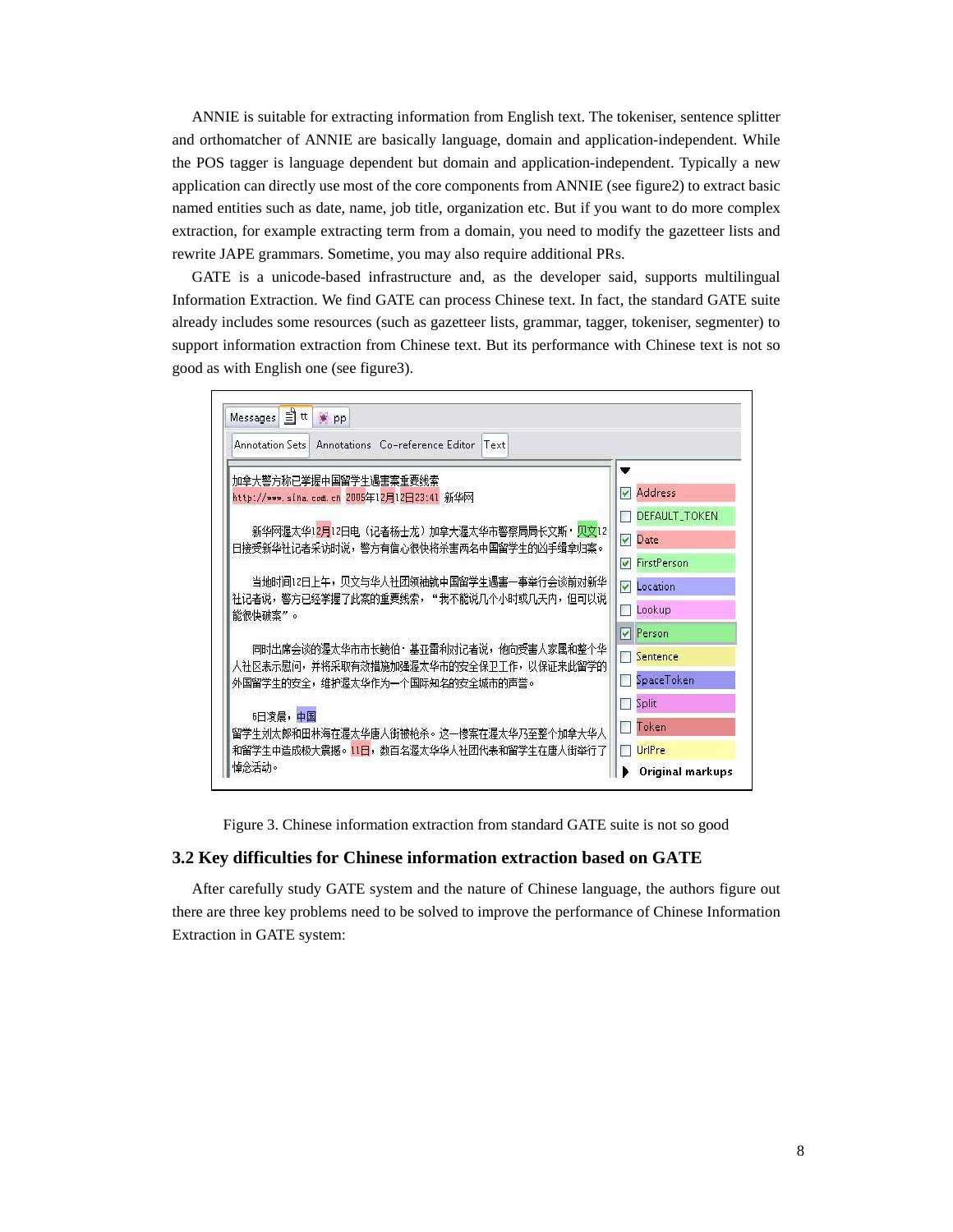#### **Chinese tokenizing**

In order to perform tokenizing, the applications need to know where the words are in a sentence of text. For many languages, this is a relatively "easy" task: words are separated by white space and punctuation. Chinese, in comparison, is written without any separation between words. White space serves little or no purpose. You cannot find any spaces between every character at all. So one of the research areas for Chinese language processing is to perform Chinese words segmentation, taking a sentence with no spaces and breaking it into words. Because language structure of Chinese is very flexible , so performing word segmentation of Chinese language is very difficult.

We can look at a simple sentence.

#### 我是中国人

(I am a Chinese)

It can be broken into several forms with segmenter:

中国人 ₩. 是 我。 いちょう 是の中国の人 我是中国人

……

So we can see it is not an easy task to correctly break a sentence into right form. Standard GATE suite do not perform Chinese word segmentation. In it's plug-in, GATE provides a segmenter, but we think a better one is needed.

#### **Chinese gazetteers**

In GATE system, to aid named entity recognition, a set of gazetteer lists is provided. The gazetteer lists provided by GATE for English named entity recognition is very abundant. The gazetteer lists of Chinese plug-in take the form of the gazetteer lists of ANNIE, but it is much simple and short.

In fact, GATE system provides some simple gazetteers such as date, time, organization, location, money, province etc. But for a flexible language like Chinese, the list is very limited.

To lay a good foundation for Chinese named entity recognition, we need to enrich the GATE gazetteer lists.

#### **Chinese named entity recognition**

GATE system uses JAPE (a Java Annotation Patterns Engine) grammars to write rules to recognize NE (named entity). A semantic tagger of GATE consists of a set of rule-based JAPE grammars run sequentially. The grammars contain hand-written pattern-action rules which recognize e.g. annotations from the POS tagger and gazetter, and combine them to produce new NE annotaiton over patterns. JAPE is a pattern-matching language. The LHS (Left Hand Side) of each rule contains patterns to be matched, and the RHS (Right Hand Side) contains details of annotations (and optionally features) to be created.

For example, a rule might recognize a first name (from the gazetter module) followed by a proper noun (from the POS tagger), and annotate this pattern as a person. This rule could be written in JAPE as follows: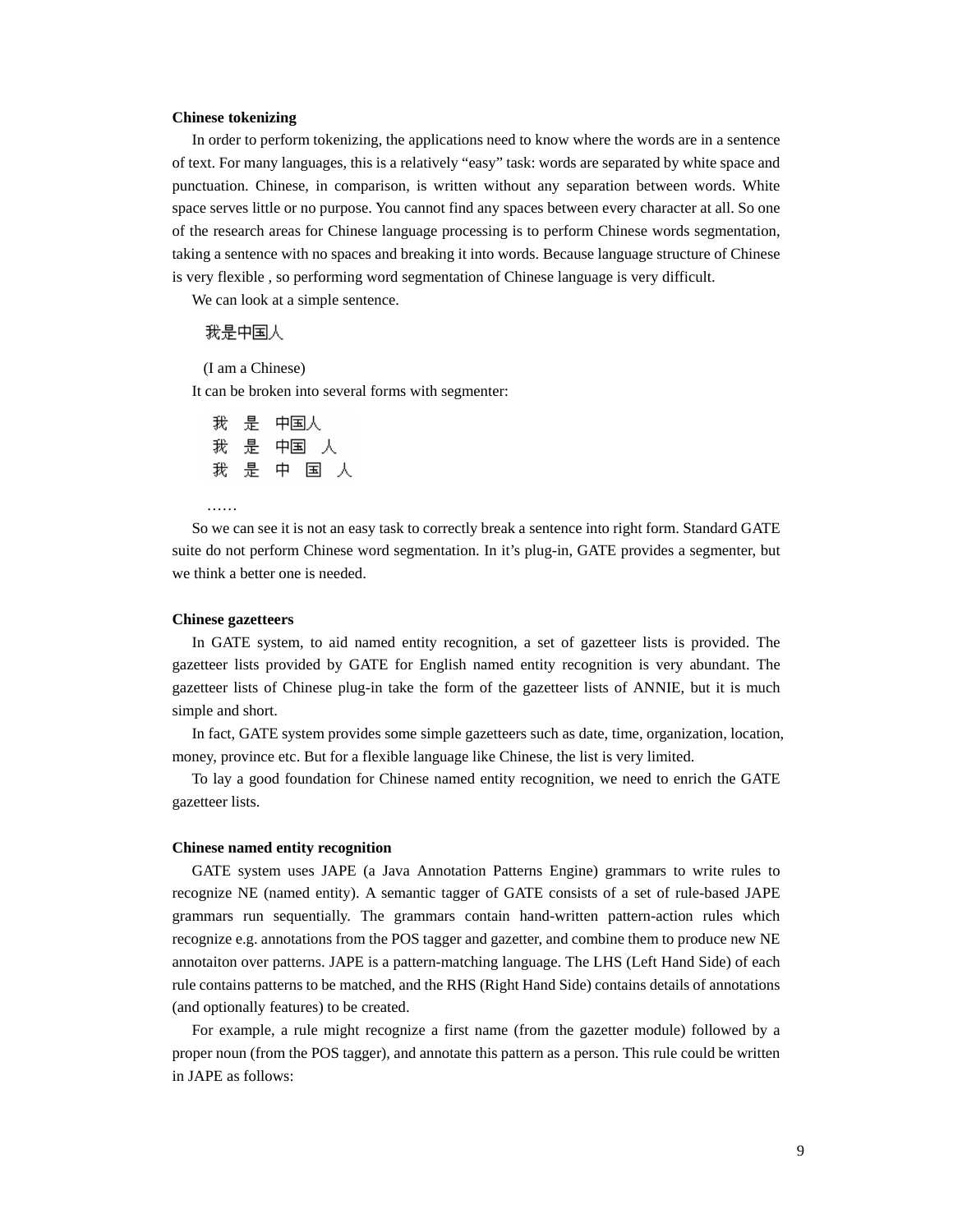```
Rule: Person1 
( 
 {Lookup.majorType == firstname} 
 {Token.category == NNP} 
):lable 
--> 
:lable.Person = \{ rule = "Person1" \}
```
Because grammar of Chinese is quite different from that of English, the JAPE rules provided by GATE are not suitable for Chinese texts. We need to rewrite JAPE rules to implement Chinese information extraction.

## **3.3 Solutions to the problems**

In the process of implementing Chinese Information Extraction system based on GATE, we need to overcome the three key problems we said just. After carefully planning, a total solution to the problems is brought forth (figure 4).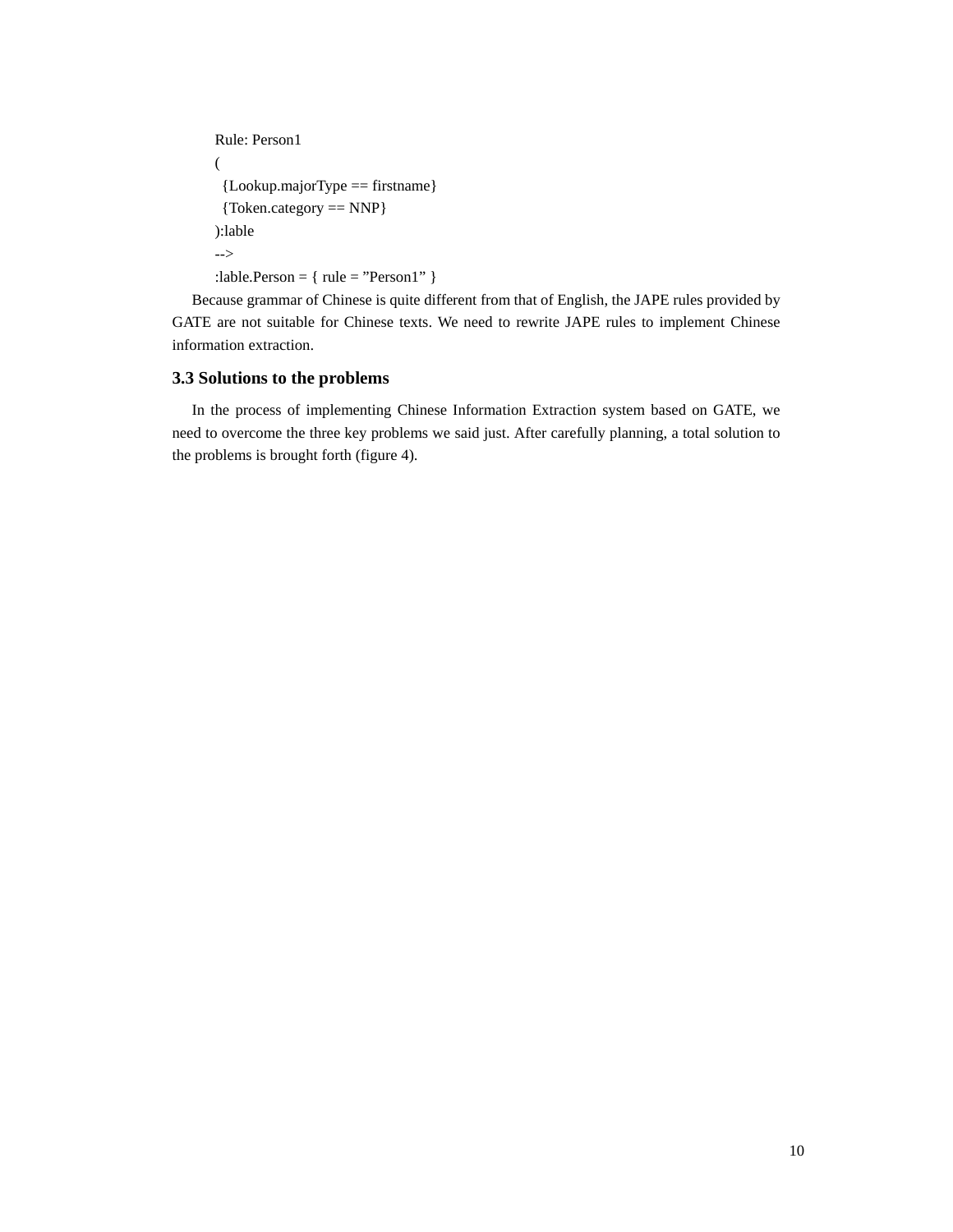

Figure 4. The total solution to Chinese Information Extraction system based on GATE

There are three main tasks we have done to implement this solution.

### **Integrating ICTCLAS to perform words segmentation**

ICTCLAS (Institute of Computing Technology, Chinese Lexical Analysis System) is an open source Chinese lexical analysis system developed by Institute of Computing Technology of Chinese Academy of Sciences. It uses an approach based on multi-layer HMM, including word segmentation, Part-Of-Speech tagging and unknown words recognition. Its segmentation precision is 97.58%. The recalling rates of unknown words recognized using roles tagging achieve more than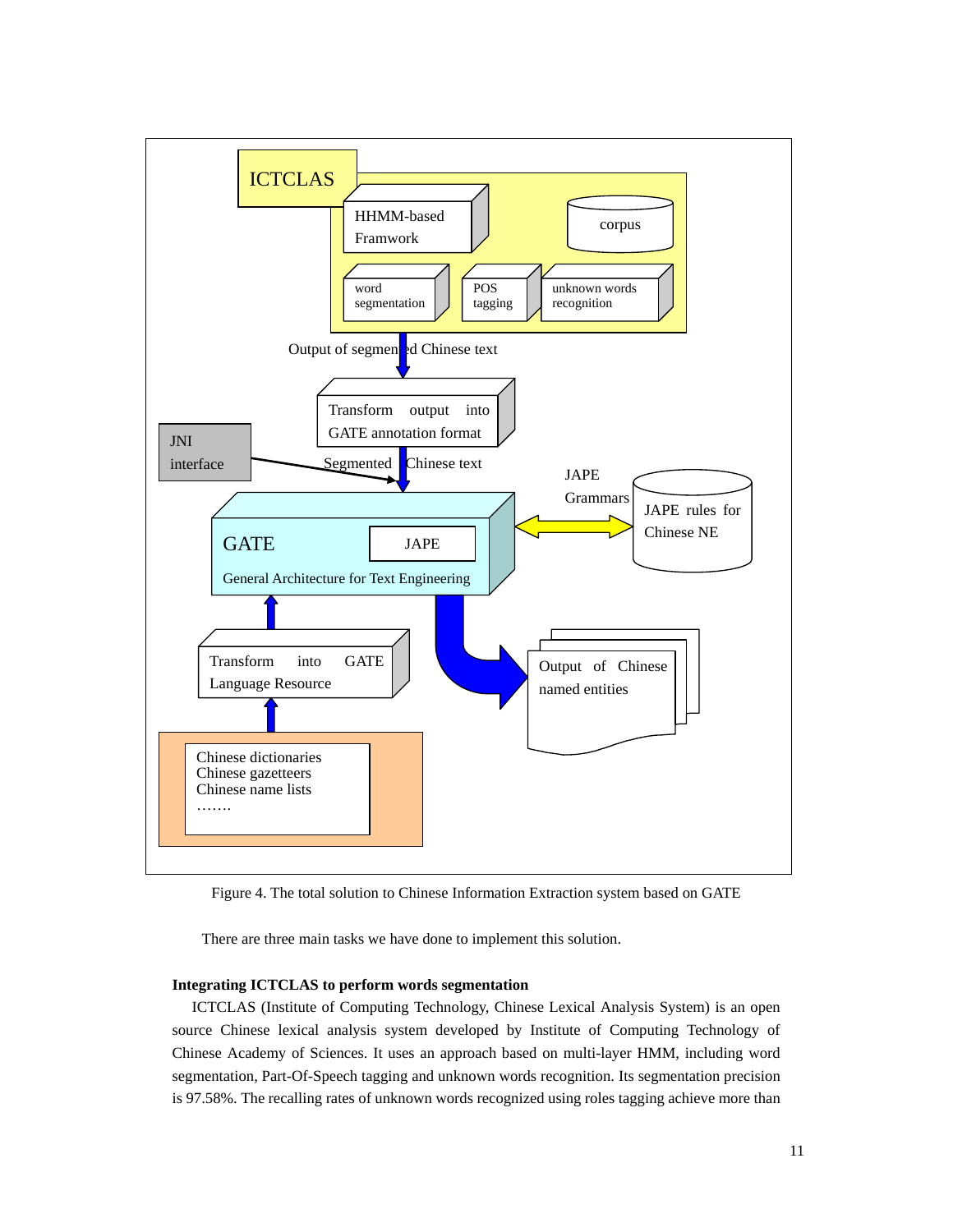90%. Especially, the recalling of Chinese person names achieve nearly 98%. The speed for word segmentation and POS tagging is 31.5KB/s.

ICTCLAS is a good choice to enhance the Chinese words segmentation for GATE system. But in order to integrate ICTCLAS to GATE system, we have to do some developing. Because ICTCLAS is written by C/C++ language, while GATE is written by pure java language. In order to invoke dynamic link libraries of ICTCLAS in GATE system, we use Java Native Interface (JNI) from Java Development Kit (JDK) to solve the problem. In figure 5, the left part is the original Chinese text, and the right part is output of ICTCLAS invoked by GATE. Since GATE support Unicode, so the text with words separated by white space is suitable for GATE to take as input.



Figure 5. Output of ICTCLAS invoked by GATE

#### **Developing Chinese gazetteers to enrich GATE language resources**

In GATE system, the gazetteer lists used are plain text files, with one entry per line. Each list represents a set of names, such as names of cities, organizations, days of the week, etc. An index file (lists.def) is used to access these lists; for each list, a major type is specified and, optionally, a minor type.

In the example below, the first column refers to the list name, the second column to the major type, and the third to the minor type. These lists are compiled into finite state machines. Any text tokens that are matched by these machines will be annotated with features specifying the major and minor types.

city\_china.lst:location:city city\_world.lst:location:city company.lst:organization:company

company\_CHN.lst:organization:company\_CHN

During the process of developing Chinese gazetteer, we have made full use of the features of library, which is full of dictionaries, name lists, gazetteers etc. We also collect many resources from Internet. Now we have accumulated about 100MB of Chinese gazetteers suitable for domain based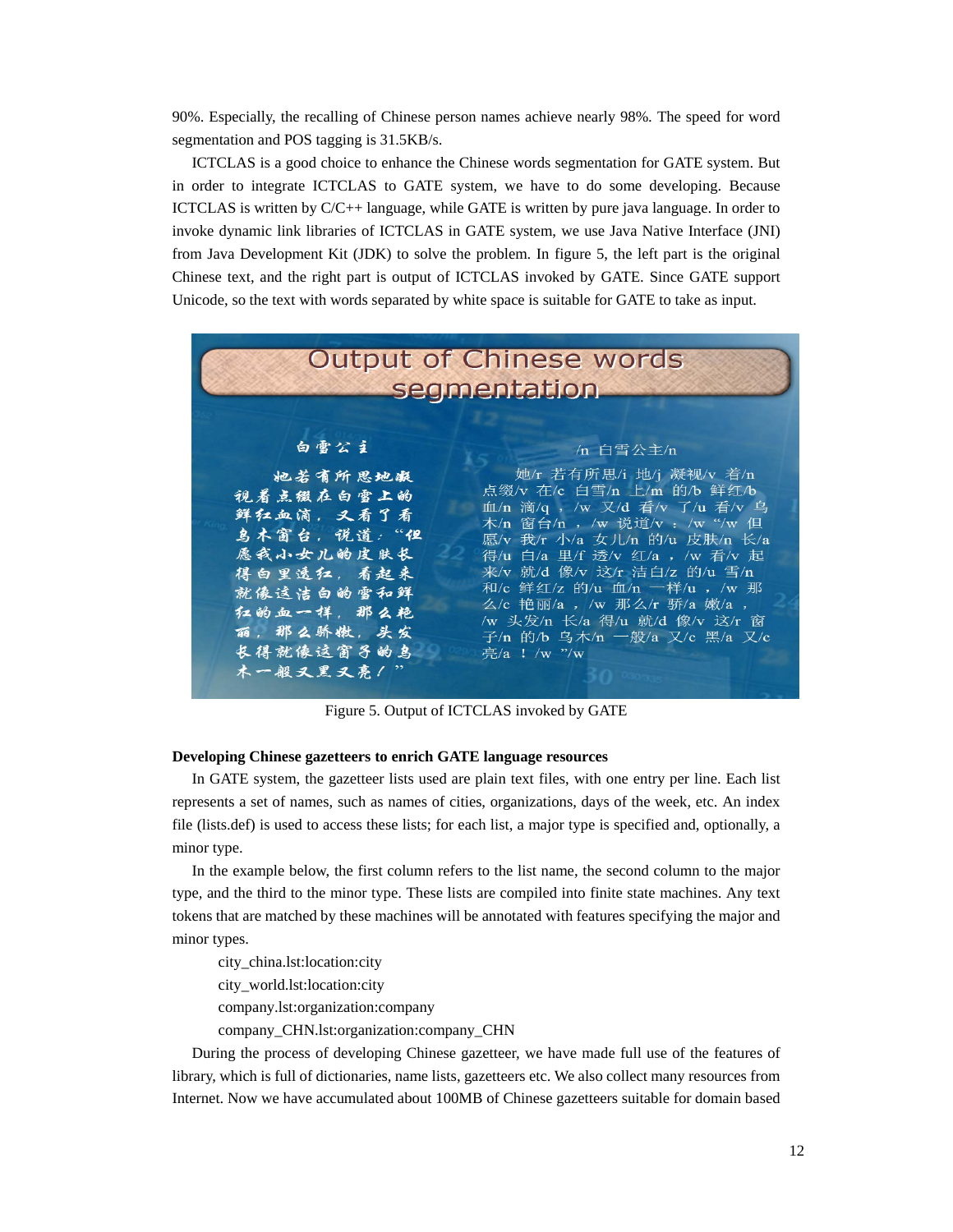information extraction. The table below is the gazetteers we used for common Chinese named entities recognition.

| <b>Gazetteers</b>        | Number of entry |
|--------------------------|-----------------|
| Organization name        | 2100            |
| Chinese city name        | 1309            |
| World city name          | 140             |
| Foreign company name     | 1241            |
| Chinese company name     | 435             |
| Media company name       | 147             |
| Country name             | 222             |
| County name              | 2189            |
| Chinese university       | 1003            |
| Resort name              | 331             |
| Female name              | 2416            |
| Institutes name          | 2100            |
| Male name                | 2654            |
| Keywords of organization | 912             |

Table 1.Chinese gazetteer we prepared for common Chinese named entities recognition

#### **Rewriting JAPE rules to recognize Chinese NE**

Because grammar of Chinese is quite different from that of English, we need to rewrite JAPE rules to make GATE suitable for processing Chinese texts.

A simple comparison is listed below. For example the JAPE rule recognizes English time like "10 o'clock".

```
Rule: TimeOClock 
// Recognizing English time like "10 o'clock". 
( 
 {Lookup.minorType == hour}//look into the hour.lst to find 1,2,3 etc.
 {Token.string == "o"}
 {Token}. string == ""}
 {Token.string == "clock"}
\lambda:time 
--> 
:time.TempTime = {kind = "positive", rule = "TimeOClock"}
```
In Chinese, "10 o'clock" is "10点钟" or "十点钟". So the JAPE rule should be rewritten like below to make GATE could extract Chinese way of time expression.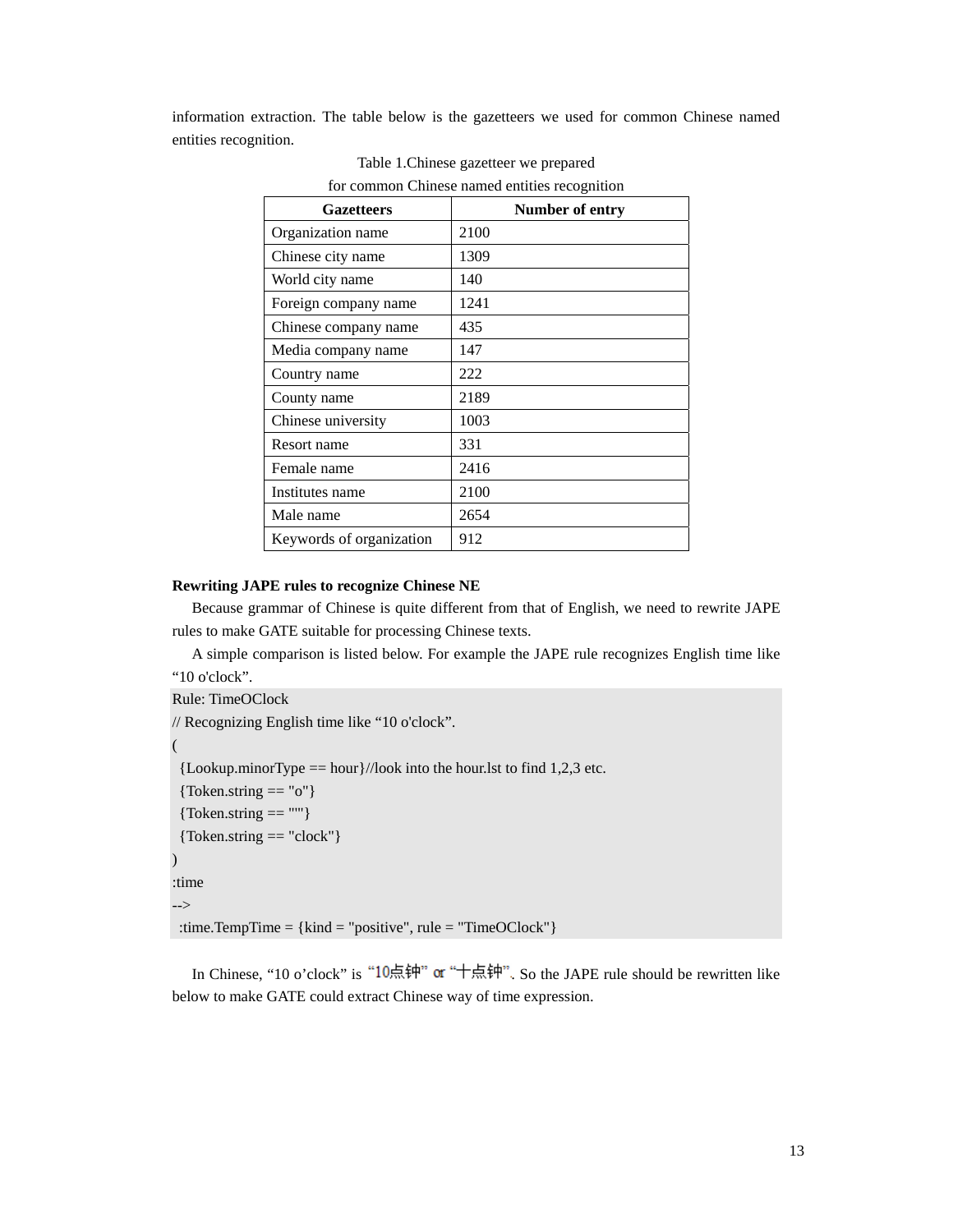```
Rule: TimeOClock cn1
// Recognizing Chinese time like "10 点钟"or",一点钟"(
{Lookup.minorType == hour}//In "hour.lst" there exist Arabic number likes 1, 2, 3 and Chinese
number like "-", "\equiv", "\equiv"
{Token.string == "点钟"})
time
\rightarrowtime TempTime = {kind = "positive", rule = "TimeOClock_cn2"}
```
Altogether, we have rewritten about one hundred of JAPE rules to make the Chinese named entity recognition more precise.

# **4 Tests and Evaluation**

After more than one years of working, we implemented the system. We also carry out an experiment in which the Chinese IE system successfully extracts thousands of pieces of science and technology news.

Figure 6 shows the result of Chinese information extraction using the system we developed. Compared with figure 3 we tested before, you can see many named entities could not be recognized in standard GATE suit can be figure out now.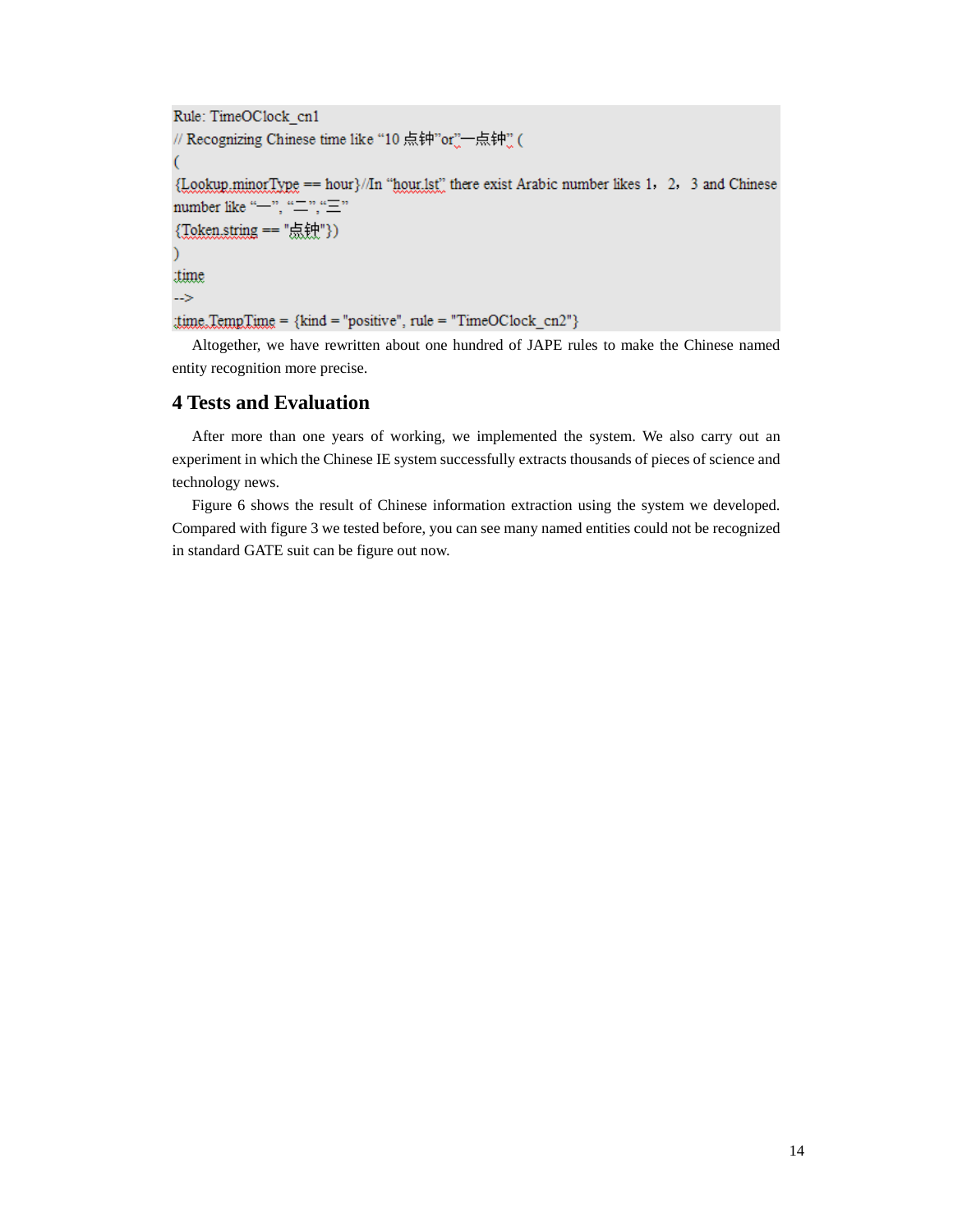

Figure 6. Results of Chinese information extraction using the system we developed

# **5 Conclusions**

Although we carried out a successful experiment and got a good evaluation for our Chinese information extraction system, there are still many works we need to do for more efficient use. We think it is a significant start of applying information extraction technology in our library and it will lay a good foundation for our future research works to support innovations in library services. Now we are going to make a proposal for trying to integrate Chinese information extraction system into other library service systems, which are serving users, to help in automatic annotation of digital materials, automatic acquisition of metadata, etc. Also we got more experiences of Developing  $\&$ Localizing International Software and using open source software to promote library services.

# **References**

<sup>&</sup>lt;sup>[1]</sup> CSDL, Chinese national Science Digital Library, [http://www.csdl.ac.cn/](http://www.csdl.ac.cn) [accessed May 8,2006] <sup>[2]</sup> Natural Language Processing Research Group at the University of Sheffield, Information Extraction, [http://nlp.shef.ac.uk/research/areas/ie.html \[a](http://nlp.shef.ac.uk/research/areas/ie.html)ccessed May 8,2006]

<sup>&</sup>lt;sup>[3]</sup> Hamish Cunningham, Information Extraction, Automatic, Encyclopedia of Language &

Linguistics, 2nd Edition, 2005, [http://gate.ac.uk/sale/ell2/ie/main.pdf \[ac](http://gate.ac.uk/sale/ell2/ie/main.pdf)cessed May 8,2006] <sup>[4]</sup> NIST, MUC, [http://www.itl.nist.gov/iaui/894.02/related\\_projects/muc/index.html \[a](http://www.itl.nist.gov/iaui/894.02/related_projects/muc/index.html)ccessed May

<sup>8,2006]</sup>

<sup>&</sup>lt;sup>[5]</sup> NIST, TIPSTER Text Program, [http://www-nlpir.nist.gov/related\\_projects/tipster/](http://www-nlpir.nist.gov/related_projects/tipster) [accessed May 8,2006]

<sup>&</sup>lt;sup>[6]</sup> NIST, ACE - Automatic Content Extraction, [http://www.nist.gov/speech/tests/ace/](http://www.nist.gov/speech/tests/ace) [accessed May 8,2006]

 $^{[7]}$  Zhang zhixiong, Information Extraction and its Functions in the Digital Library, New Technology of Library and Information Service, 2004(6): 1-5,23

<sup>&</sup>lt;sup>[8]</sup> The Open University, MnM, [http://kmi.open.ac.uk/projects/akt/MnM/](http://kmi.open.ac.uk/projects/akt/MnM) [accessed May 8,2006]

<sup>&</sup>lt;sup>[9]</sup> Siegfried Handschuh, Steffen Staab and Fabio Ciravegna, S-CREAM: Semi-automatic